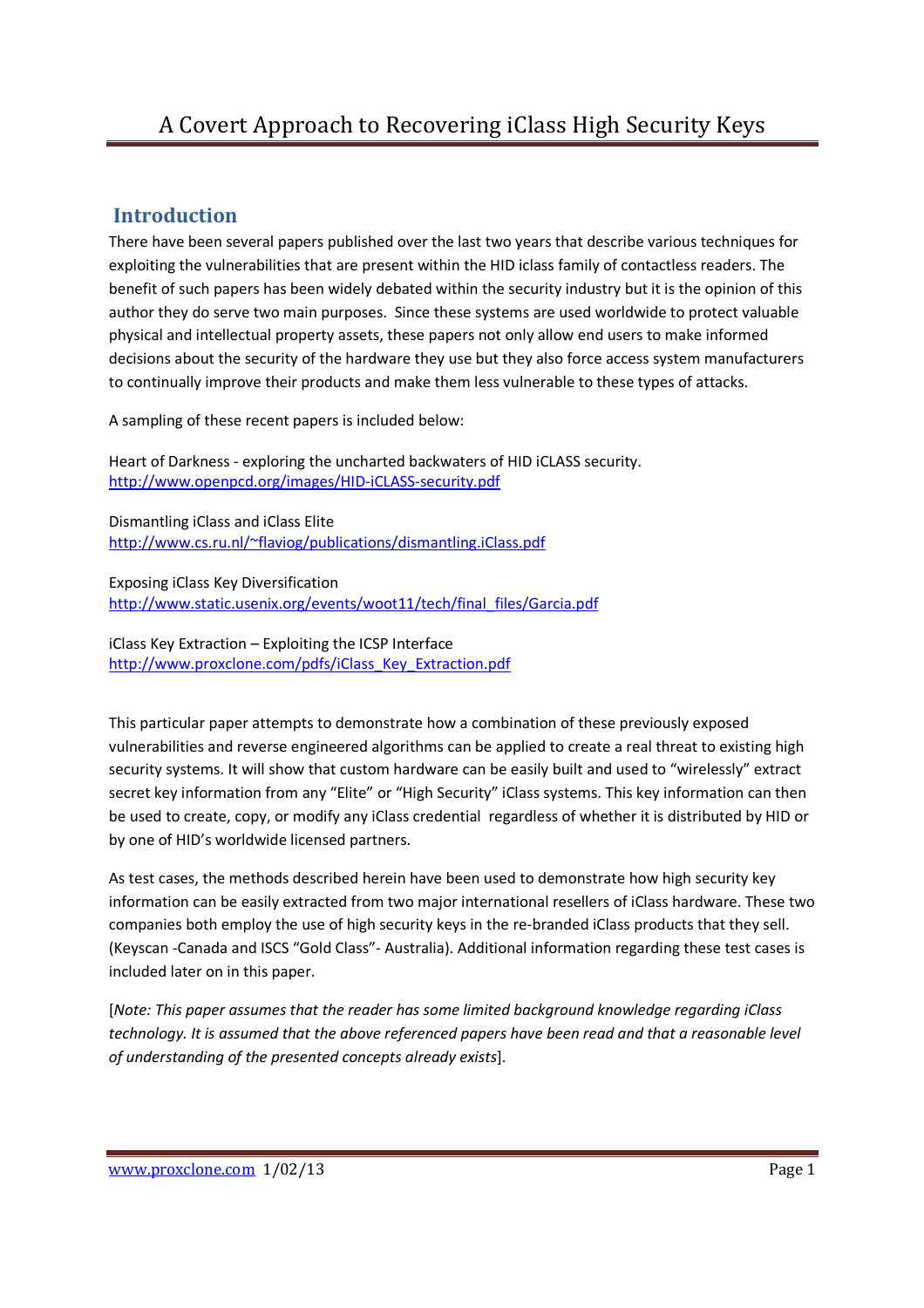### **Authentication Keys**

A few words about authentication keys …..

All data stored on iClass cards is secured by Authentication Keys. A Key is basically a password used to protect data from being read or changed without authorization. The iClass cards and readers use 64-bit keys (56 key bits plus 8 parity bits). One authentication key is used to protect each of the card's two or more Application Areas.

The iClass technology supports two different levels of card security, standard mode and high security/Elite mode. The standard mode uses one "Master" authentication key. This method for recovering this key has already been thoroughly discussed in the "Heart of Darkness" paper. A more complicated key generation approach is used in High Security mode. High Security mode uses a 128 byte key table to generate unique keys for each card's Unique ID (UID) or Card Serial Number (CSN).

The difference between standard and high security mode regarding how the authentication key gets generated is shown in Figure 1 below.



Figure 1. Authentication Key Comparison

This paper focusses on the retrieval of the high security key table information shown in the red box in the above figure. Having the contents of this table for a given "Elite" system is equivalent to having the HID Master Key for a standard security system. Once this table is known, the diversified key for any card operating within the same system can be obtained.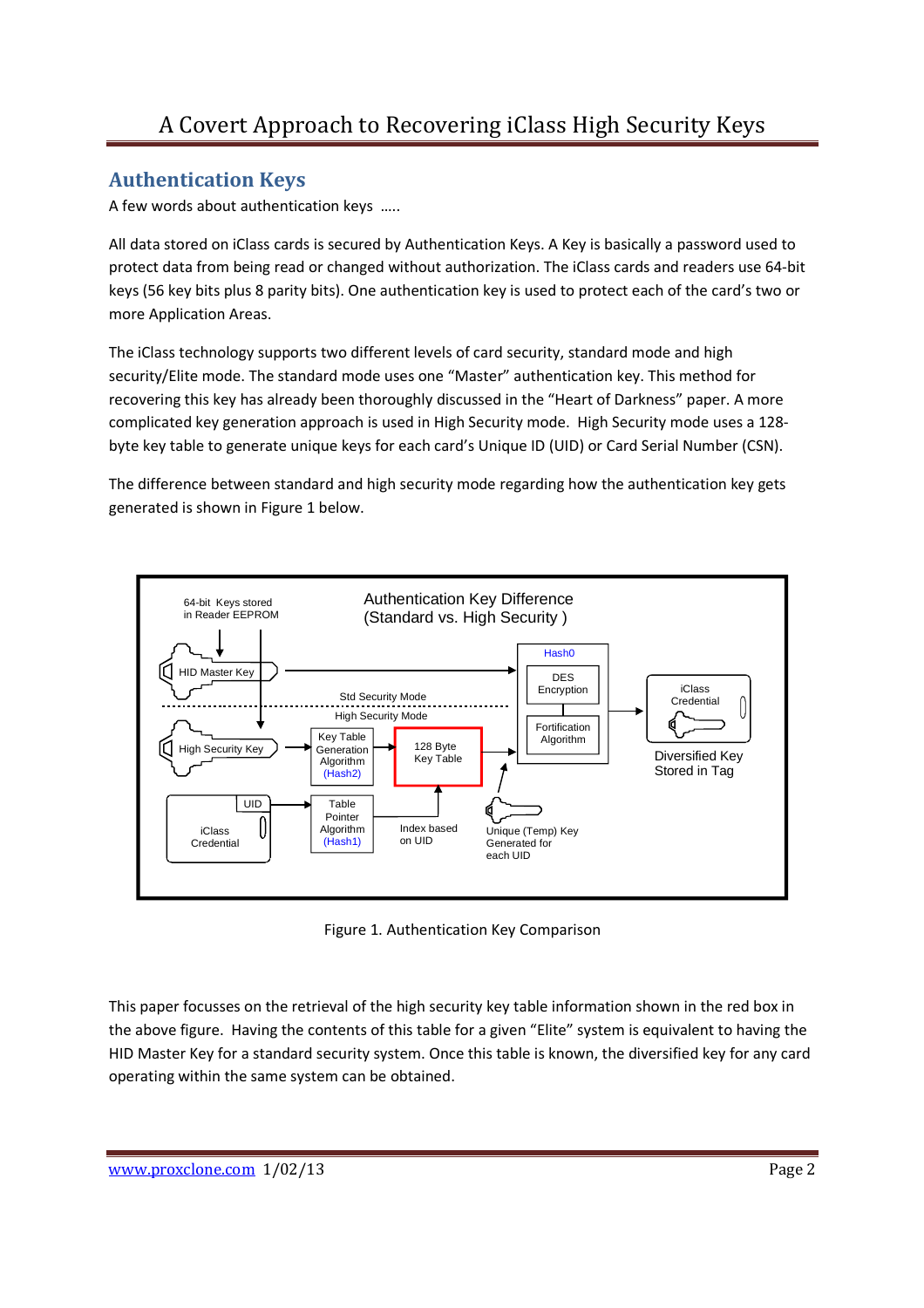#### **My Approach**

Since I do not have the mathematical or cryptographic skills of some of the other authors referenced herein, I attempted to find a simpler approach to performing some of the complex tasks they presented . Applying the KISS principle (Keep it Simple, Stupid) has always worked for me in the past so I also tried to apply it to my work here.

The three main steps to obtaining the HS Key table can be summarized as follows:

Step 1. Generate a list of "Weak" CSN/hash1 code combinations.

Step 2. Use the hash1 results to perform an authentication sequence with an iclass reader using the simulated CSN values. Retain the MAC values obtained from the reader.

Step 3. Using the list of hash1 codes, calculate a MAC for each possible CSN using the cypher algorithm outlined in the "Dismantling iClass" paper. If the calculated MAC matches the value that was obtained while simulating a CSN then one or more bytes of the key table have been found.

#### **Step 1. Weak CSN/Hash1 code Recovery**

As pointed out in the "Dismantling iClass" paper, the iclass system uses a "less-than-perfect" hashing algorithm for converting a cards CSN into a hash code (set of indexes into the HSKey table). If certain CSNs are used with the algorithm then the resulting hash code is inherently "weak". A weak code is a code that is comprised of only a few unique byte values. As an example, a 64-bit hash value of "0xA0A1A2A3A4A5A6A7" would be strong whereas" 0xA0A0A1A1A1A2A0A0" would be weak since there are only three unique bytes. If the number of unique bytes is small, a brute force attack is possible since only 2^24 possible combinations exist to try (for a hash value consisting of three bytes).

As an example, a CSN value of 0x000B0FFFF7FF12E0 will result in a hash1 value of 0x0101000045014545. This means that there are only 2^24 possible combinations of key values to try with the cipher algorithm to find one that will generate the same MAC as the one obtained during the authentication attempt with the simulated CSN. This will result in the recovery of bytes 00,01 and 45 of the HSkey table .

Finding these weak hash codes is as simple as cycling a large number of possible CSN values through the hashing algorithm presented in the "Dismantling iClass" paper. However, if you apply the KISS principal like I did, you might find it simpler to just use a PIC microcontroller to execute the exact (or equivalent) assembly code routine that was extracted from the iClass reader using the code extraction method described in the "Heart of Darkness" paper. A disassembled copy of the "extracted" hash1 routine is shown below: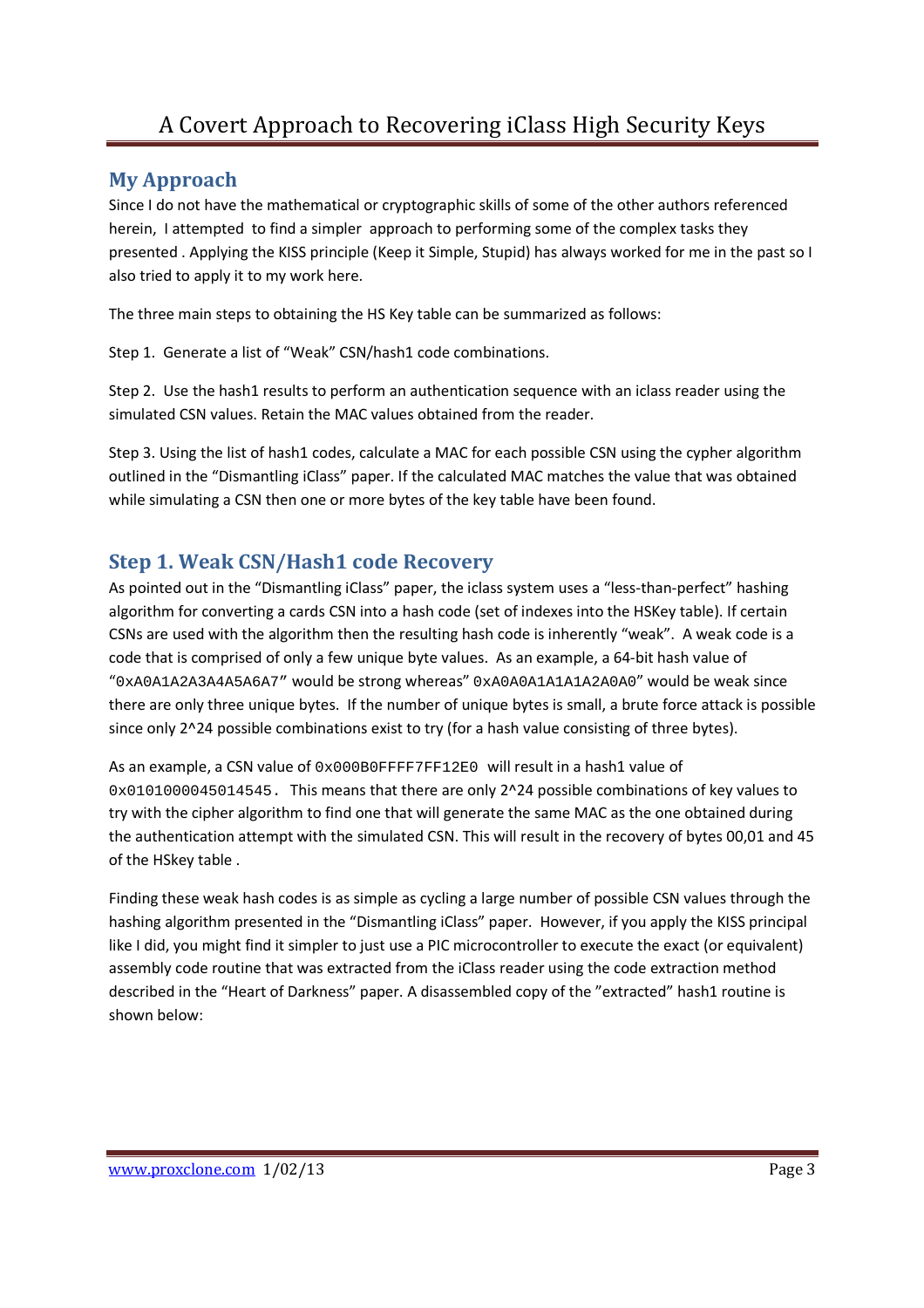|        |        | RW300 Subroutine to Calculate Hash1 HS Key Values using CSN located at address 0x100-0x107                                                                                                                                                                                                                                                                                                   |        |        |                              |
|--------|--------|----------------------------------------------------------------------------------------------------------------------------------------------------------------------------------------------------------------------------------------------------------------------------------------------------------------------------------------------------------------------------------------------|--------|--------|------------------------------|
|        |        | (wReg=0x100 - loaded from calling routine)                                                                                                                                                                                                                                                                                                                                                   |        |        |                              |
| Addr   | Instr  | Assembly Code                                                                                                                                                                                                                                                                                                                                                                                | Addr   | Instr  | Assembly Code                |
| 003338 | 0x0101 | MOVLB 0x1                                                                                                                                                                                                                                                                                                                                                                                    | 003372 | 0x2703 | ADDWF 0x3, F, BANKED         |
| 00333A | 0xC100 | MOVFF 0x100, 0x108                                                                                                                                                                                                                                                                                                                                                                           | 003374 | 0x3B03 | SWAPF 0x3, F, BANKED         |
| 00333C | 0xF108 | $\frac{1}{2} \frac{1}{2} \frac{1}{2} \frac{1}{2} \frac{1}{2} \frac{1}{2} \frac{1}{2} \frac{1}{2} \frac{1}{2} \frac{1}{2} \frac{1}{2} \frac{1}{2} \frac{1}{2} \frac{1}{2} \frac{1}{2} \frac{1}{2} \frac{1}{2} \frac{1}{2} \frac{1}{2} \frac{1}{2} \frac{1}{2} \frac{1}{2} \frac{1}{2} \frac{1}{2} \frac{1}{2} \frac{1}{2} \frac{1}{2} \frac{1}{2} \frac{1}{2} \frac{1}{2} \frac{1}{2} \frac{$ | 003376 | 0x4703 | RLNCF 0x3, F, BANKED         |
| 00333E | 0x5101 | MOVF 0x1, W, BANKED                                                                                                                                                                                                                                                                                                                                                                          | 003378 | 0x4302 | RRNCF 0x2, F, BANKED         |
| 003340 | 0x1B00 | XORWF 0x0, F BANKED                                                                                                                                                                                                                                                                                                                                                                          | 00337A | 0x5102 | MOVF 0x2, W, BANKED          |
| 003342 | 0x2708 | ADDWF 0x8, F, BANKED                                                                                                                                                                                                                                                                                                                                                                         | 00337C | 0x2704 | ADDWF 0x4, F, BANKED         |
| 003344 | 0x5102 | MOVF 0x2, W, BANKED                                                                                                                                                                                                                                                                                                                                                                          | 00337E | 0x4304 | RRNCF 0x4, F, BANKED         |
| 003346 | 0x1B00 | XORWF 0x0, F, BANKED                                                                                                                                                                                                                                                                                                                                                                         | 003380 | 0x6D04 | NEGF 0x4, BANKED             |
| 003348 | 0x2708 | ADDWF 0x8, F, BANKED                                                                                                                                                                                                                                                                                                                                                                         | 003382 | 0x5103 | MOVF 0x3, W, BANKED          |
| 00334A | 0x5103 | MOVF 0x3, W, BANKED                                                                                                                                                                                                                                                                                                                                                                          | 003384 | 0x2705 | ADDWF 0x5, F, BANKED         |
| 00334C | 0x1B00 | XORWF 0x0, F, BANKED                                                                                                                                                                                                                                                                                                                                                                         | 003386 | 0x4705 | RLNCF 0x5, F, BANKED         |
| 00334E | 0x2708 | ADDWF 0x8, F, BANKED                                                                                                                                                                                                                                                                                                                                                                         | 003388 | 0x6D05 | NEGF 0x5, BANKED             |
| 003350 | 0x5104 | MOVF 0x4, W, BANKED                                                                                                                                                                                                                                                                                                                                                                          | 00338A | 0x5105 | MOVF 0x5, W, BANKED          |
| 003352 | 0x1B00 | XORWF 0x0, F, BANKED                                                                                                                                                                                                                                                                                                                                                                         | 00338C | 0x0AC3 | XORLW 0xC3                   |
| 003354 | 0x2708 | ADDWF 0x8, F, BANKED                                                                                                                                                                                                                                                                                                                                                                         | 00338E | 0x2707 | ADDWF 0x7, F, BANKED         |
| 003356 | 0x5105 | MOVF 0x5, W, BANKED                                                                                                                                                                                                                                                                                                                                                                          | 003390 | 0x4707 | RLNCF 0x7, F, BANKED         |
| 003358 | 0x1B00 | XORWF 0x0, F, BANKED                                                                                                                                                                                                                                                                                                                                                                         | 003392 | 0x5104 | MOVF 0x4, W, BANKED          |
| 00335A | 0x2708 | ADDWF 0x8, F, BANKED                                                                                                                                                                                                                                                                                                                                                                         | 003394 | 0x0A3C | XORLW 0x3C                   |
| 00335C | 0x5106 | MOVF 0x6, W, BANKED                                                                                                                                                                                                                                                                                                                                                                          | 003396 | 0x2706 | ADDWF 0x6, F, BANKED         |
| 00335E | 0x1B00 | XORWF 0x0, F, BANKED                                                                                                                                                                                                                                                                                                                                                                         | 003398 | 0x4306 | RRNCF 0x6, F, BANKED         |
| 003360 | 0x2708 | ADDWF 0x8, F, BANKED                                                                                                                                                                                                                                                                                                                                                                         | 00339A | 0x9F00 | BCF 0x0, 7, BANKED           |
| 003362 | 0x5107 | MOVF 0x7, W, BANKED                                                                                                                                                                                                                                                                                                                                                                          | 00339C | 0x9F01 | 0x1, 7, BANKED<br>BCF        |
| 003364 | 0x1B00 | XORWF 0x0, F, BANKED                                                                                                                                                                                                                                                                                                                                                                         | 00339E | 0x9F02 | 0x2, 7, BANKED<br>BCF        |
| 003366 | 0x2708 | ADDWF 0x8, F, BANKED                                                                                                                                                                                                                                                                                                                                                                         | 0033A0 | 0x9F03 | <b>BCF</b><br>0x3, 7, BANKED |
| 003368 | 0x5108 | MOVF 0x8, W, BANKED                                                                                                                                                                                                                                                                                                                                                                          | 0033A2 | 0x9F04 | BCF 0x4, 7, BANKED           |
| 00336A | 0x6F01 | MOVWF 0x1, BANKED                                                                                                                                                                                                                                                                                                                                                                            | 0033A4 | 0x9F05 | BCF 0x5, 7, BANKED           |
| 00336C | 0x2702 | ADDWF 0x2, F, BANKED                                                                                                                                                                                                                                                                                                                                                                         |        |        |                              |
| 00336E | 0x3B02 | SWAPF 0x2, F, BANKED                                                                                                                                                                                                                                                                                                                                                                         |        |        |                              |
| 003370 | 0x5100 | MOVF 0x0, W, BANKED                                                                                                                                                                                                                                                                                                                                                                          |        |        |                              |

Table 1. Hash1 Assembly Code Routine

Executing the above algorithm for a large number of possible CSN values will result in a very large output. However, if the output is filtered to only look for hash values with a low number of unique bytes then a table of a manageable size can be created. Using this table, a group of "optimum" CSN/hash code combinations can be selected from within the list that will be used to obtain MAC codes during an authentication sequence with a reader using the simulated CSNs.

The set of CSN /hash codes shown below have been hand-picked by this author to minimize the effort required to obtain the entire key table. As can be seen, the first simulated CSN can be used to obtain three bytes of the key table. The next 125 CSN's each recover one byte of the key table while only requiring 256 MAC calculations each. The order of the list is "VERY IMPORTANT" since each new CSN/hash1 code combination takes advantage of previously recovered bytes of the key table.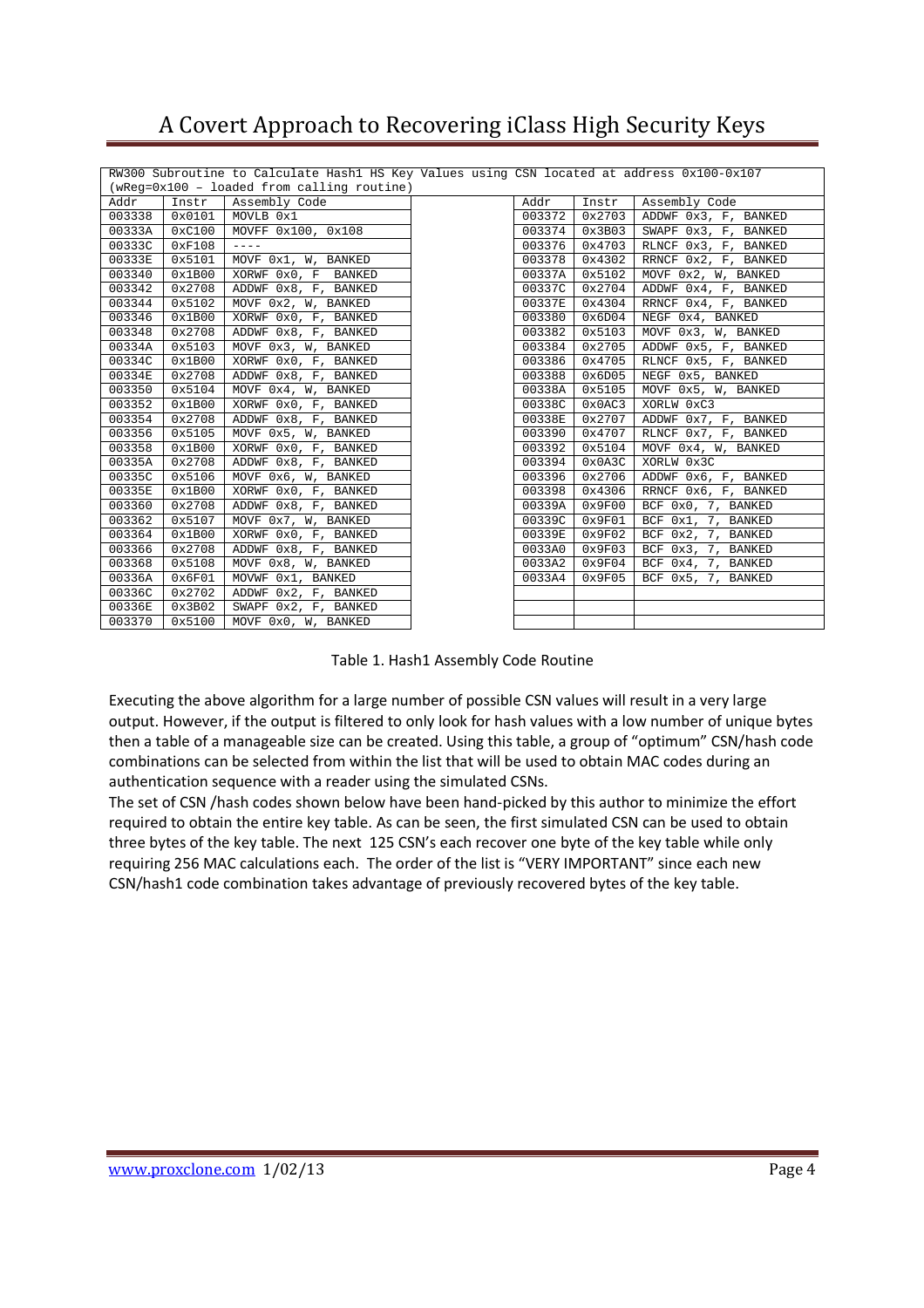|              |                                      |                                      | Recov'd              |            |                                              |                                      | Recov'd        |
|--------------|--------------------------------------|--------------------------------------|----------------------|------------|----------------------------------------------|--------------------------------------|----------------|
| Ref          | Simulated CSN                        | Hash1(CSN)                           | Key                  | Ref        | Simulated CSN                                | Hash1(CSN)                           | Key            |
| $\mathbf{1}$ |                                      |                                      | Byte(s)              |            |                                              |                                      | Byte(s)<br>5C  |
|              | 000B0FFFF7FF12E0                     | 0101000045014545                     | 00,01<br>45          | 67<br>68   | 00000224F7FF12E0<br>01292EA2F7FF12E0         | 5C0E000045014545<br>5E62000045014545 | 5E             |
| 2            | 030B0EFEF7FF12E0                     | 0202000045014545                     | 02                   | 69         | 022B2DA1F7FF12E0                             | 5F63000045014545                     | 5F             |
| 3            | 040D0DFDF7FF12E0                     | 0303000045014545                     | 03                   | 70         | 022E2E9CF7FF12E0                             | 6462000045014545                     | 64             |
| 4            | 040F0FF7F7FF12E0                     | 0901000045014545                     | 09                   | 71         | 020A0218F7FF12E0                             | 680E000045014545                     | 68             |
| 5            | 011310F4F7FF12E0                     | 0C00000045014545                     | 0 <sup>C</sup>       | 72         | 00030717F7FF12E0                             | 6909000045014545                     | 69             |
| 6            | 021410F2F7FF12E0                     | 0E00000045014545                     | 0E                   | 73         | 002125BDF7FF12E0                             | 436B000045014545                     | 6B             |
| 7            | 051710ECF7FF12E0                     | 1400000045014545                     | 14                   | 74         | 022721BDF7FF12E0                             | 436F000045014545                     | 6F             |
| 8            | 006B6FDFF7FF12E0                     | 2121000045014545                     | 21                   | 75         | 0407070FF7FF12E0                             | 7109000045014545                     | 71             |
| 9<br>10      | 036B6EDEF7FF12E0<br>046D6DDDF7FF12E0 | 2222000045014545<br>2323000045014545 | 22<br>23             | 76<br>77   | 00040E08F7FF12E0<br>00333787F7FF12E0         | 7802000045014545<br>7959000045014545 | 78<br>79       |
| 11           | 004F4B43F7FF12E0                     | 3D45000045014545                     | 3D                   | 78         | 00090D05F7FF12E0                             | 7B03000045014545                     | 7B             |
| 12           | 004B4F3FF7FF12E0                     | 4141000045014545                     | 41                   | 79         | 01090E02F7FF12E0                             | 7E02000045014545                     | 7E             |
| 13           | 034B4E3EF7FF12E0                     | 4242000045014545                     | 42                   | 80         | 020B0D01F7FF12E0                             | 7F03000045014545                     | <b>7F</b>      |
| 14           | 044D4D3DF7FF12E0                     | 4343000045014545                     | 43                   | 81         | 00343E78F7FF12E0                             | 0852000045014545                     | 08             |
| 15           | 0437377FF7FF12E0                     | 0159000045014545                     | 59                   | 82         | 046664F6F7FF12E0                             | 0A2C000045014545                     | 0A             |
| 16           | 002B2F9FF7FF12E0                     | 6161000045014545                     | 61                   | 83         | 003F3B73F7FF12E0                             | 0D55000045014545                     | 0 <sub>D</sub> |
| 17           | 032B2E9EF7FF12E0                     | 6262000045014545                     | 62                   | 84         | 033B3E6EF7FF12E0                             | 1252000045014545                     | 12             |
| 18<br>19     | 042D2D9DF7FF12E0                     | 6363000045014545                     | 63                   | 85         | 001115EDF7FF12E0                             | 137B000045014545                     | 13             |
| 20           | 002723BBF7FF12E0<br>0252AA80F7FF12E0 | 456D000045014545<br>0066000045014545 | 6 <sub>D</sub><br>66 | 86<br>87   | 006E68EAF7FF12E0<br>006D69E9F7FF12E0         | 1628000045014545<br>1727000045014545 | 16<br>17       |
| 21           | 005CA680F7FF12E0                     | 006A000045014545                     | 6A                   | 88         | 006A6CE6F7FF12E0                             | 1A24000045014545                     | 1A             |
| 22           | 015FA480F7FF12E0                     | 006C000045014545                     | 6C                   | 89         | 00404264F7FF12E0                             | 1C4E000045014545                     | 1 <sup>C</sup> |
| 23           | 065EA280F7FF12E0                     | 006E000045014545                     | 6E                   | 90         | 007773CBF7FF12E0                             | 351D000045014545                     | 1D             |
| 24           | 020E0EFCF7FF12E0                     | 0402000045014545                     | 04                   | 91         | 066E72D0F7FF12E0                             | 301E000045014545                     | 30             |
| 25           | 050D0EFAF7FF12E0                     | 0602000045014545                     | 06                   | 92         | 001B1FCFF7FF12E0                             | 3171000045014545                     | 31             |
| 26           | 060F0DF9F7FF12E0                     | 0703000045014545                     | 07                   | 93         | 017572CEF7FF12E0                             | 321E000045014545                     | 32             |
| 27           | 0001051DF7FF12E0                     | 630B000045014545                     | 0B                   | 94         | 007175CDF7FF12E0                             | 331B000045014545                     | 33             |
| 28<br>29     | 0207011DF7FF12E0<br>047F7FA7F7FF12E0 | 630F000045014545<br>5911000045014545 | 0F<br>11             | 95<br>96   | 00484A4CF7FF12E0<br>004E484AF7FF12E0         | 3446000045014545<br>3648000045014545 | 34<br>36       |
| 30           | 04606EE8F7FF12E0                     | 1822000045014545                     | 18                   | 97         | 004D4949F7FF12E0                             | 3747000045014545                     | 37             |
| 31           | 047777BFF7FF12E0                     | 4119000045014545                     | 19                   | 98         | 004A4C46F7FF12E0                             | 3A44000045014545                     | 3A             |
| 32           | 00696DE5F7FF12E0                     | 1B23000045014545                     | 1B                   | 99         | 002022C4F7FF12E0                             | 3C6E000045014545                     | 3 <sup>c</sup> |
| 33           | 01696EE2F7FF12E0                     | 1E22000045014545                     | 1E                   | 100        | 001C6640F7FF12E0                             | 402A000045014545                     | 40             |
| 34           | 026B6DE1F7FF12E0                     | 1F23000045014545                     | 1F                   | 101        | 064E5230F7FF12E0                             | 503E000045014545                     | 50             |
| 35           | 013F04E0F7FF12E0                     | 200C000045014545                     | 20                   | 102        | 007B7FAFF7FF12E0                             | 5111000045014545                     | 51             |
| 36           | 026E6EDCF7FF12E0                     | 2422000045014545                     | 24                   | 103        | 0051552DF7FF12E0                             | 533B000045014545                     | 53             |
| 37<br>38     | 056D6EDAF7FF12E0<br>066F6DD9F7FF12E0 | 2622000045014545<br>2723000045014545 | 26<br>27             | 104<br>105 | 00282AACF7FF12E0<br>02535529F7FF12E0         | 5466000045014545<br>573B000045014545 | 54<br>57       |
| 39           | 016B68ECF7FF12E0                     | 1428000045014545                     | 28                   | 106        | 002A2CA6F7FF12E0                             | 5A64000045014545                     | 5A             |
| 40           | 046F6FD7F7FF12E0                     | 2921000045014545                     | 29                   | 107        | 007C4620F7FF12E0                             | 604A000045014545                     | 60             |
| 41           | 026666F4F7FF12E0                     | 0C2A000045014545                     | 2A                   | 108        | 02030519F7FF12E0                             | 670B000045014545                     | 67             |
| 42           | 006165FDF7FF12E0                     | 032B000045014545                     | 2B                   | 109        | 012F3490F7FF12E0                             | 705C000045014545                     | 70             |
| 43           | 006264FEF7FF12E0                     | 022C000045014545                     | 2 <sub>C</sub>       | 110        | 0032348EF7FF12E0                             | 725C000045014545                     | 72             |
| 44           | 016562FEF7FF12E0                     | 022E000045014545                     | 2E                   | 111        | 0031358DF7FF12E0                             | 735B000045014545                     | 73             |
| 45           | 026761FDF7FF12E0                     | 032F000045014545                     | 2F                   | 112        | 00080A0CF7FF12E0                             | 7406000045014545                     | 74             |
| 46<br>47     | 005F5B13F7FF12E0<br>00444E48F7FF12E0 | 6D35000045014545<br>3842000045014545 | 35<br>38             | 113        | 0337328AF7FF12E0<br>000D0909F7FF12E0         | 765E000045014545<br>7707000045014545 | 76<br>77       |
| 48           | 00535727F7FF12E0                     | 5939000045014545                     | 39                   | 114<br>115 | 000A0C06F7FF12E0                             | 7A04000045014545                     | 7А             |
| 49           | 00494D45F7FF12E0                     | 3B43000045014545                     | 3B                   | 116        | 00606204F7FF12E0                             | 7C2E000045014545                     | 7C             |
| 50           | 01494E42F7FF12E0                     | 3E42000045014545                     | 3E                   | 117        | 0007031BF7FF12E0                             | 650D000045014545                     | 65             |
| 51           | 024B4D41F7FF12E0                     | 3F43000045014545                     | 3F                   | 118        | 000C16F0F7FF12E0                             | 107A000045014545                     | 10             |
| 52           | 024E4E3CF7FF12E0                     | 4442000045014545                     | 44                   | 119        | 006F6BE3F7FF12E0                             | 1D25000045014545                     | 25             |
| 53           | 054D4E3AF7FF12E0                     | 4642000045014545                     | 46                   | 120        | 002F2BA3F7FF12E0                             | 5D65000045014545                     | 5D             |
| 54           | 064F4D39F7FF12E0                     | 4743000045014545                     | 47                   | 121        | 0047435BF7FF12E0                             | 254D000045014545                     | 4D             |
| 55           | 01777CB8F7FF12E0                     | 4814000045014545                     | 48                   | 122        | 0037338BF7FF12E0                             | 755D000045014545                     | 75             |
| 56<br>57     | 044F4F37F7FF12E0<br>007A7CB6F7FF12E0 | 4941000045014545<br>4A14000045014545 | 49<br>4A             | 123<br>124 | 001F1BD3F7FF12E0<br>006763FBF7FF12E0         | 2D75000045014545<br>052D000045014545 | 2D<br>05       |
| 58           | 0041455DF7FF12E0                     | 234B000045014545                     | 4В                   | 125        | 000F0B03F7FF12E0                             | 7D05000045014545                     | 7D             |
| 59           | 0042445EF7FF12E0                     | 224C000045014545                     | 4 <sup>C</sup>       | 126        | 001713EBF7FF12E0                             | 157D000045014545                     | 15             |
| 60           | 0145425EF7FF12E0                     | 224E000045014545                     | 4E                   |            |                                              |                                      |                |
| 61           | 0247415DF7FF12E0                     | 234F000045014545                     | 4F                   |            |                                              |                                      |                |
| 62           | 047E7CAEF7FF12E0                     | 5214000045014545                     | 52                   |            | Table 2. Weak CSN/Hash1 Combinations used to |                                      |                |
| 63           | 0057532BF7FF12E0                     | 553D000045014545                     | 55                   |            | recover 128-byte key table                   |                                      |                |
| 64           | 043C3A74F7FF12E0                     | 0C56000045014545                     | 56                   |            |                                              |                                      |                |
| 65           | 00242EA8F7FF12E0                     | 5862000045014545                     | 58                   |            |                                              |                                      |                |
| 66           | 00292DA5F7FF12E0                     | 5B63000045014545                     | 5 <sub>B</sub>       |            |                                              |                                      |                |

www.proxclone.com 1/02/13 Page 5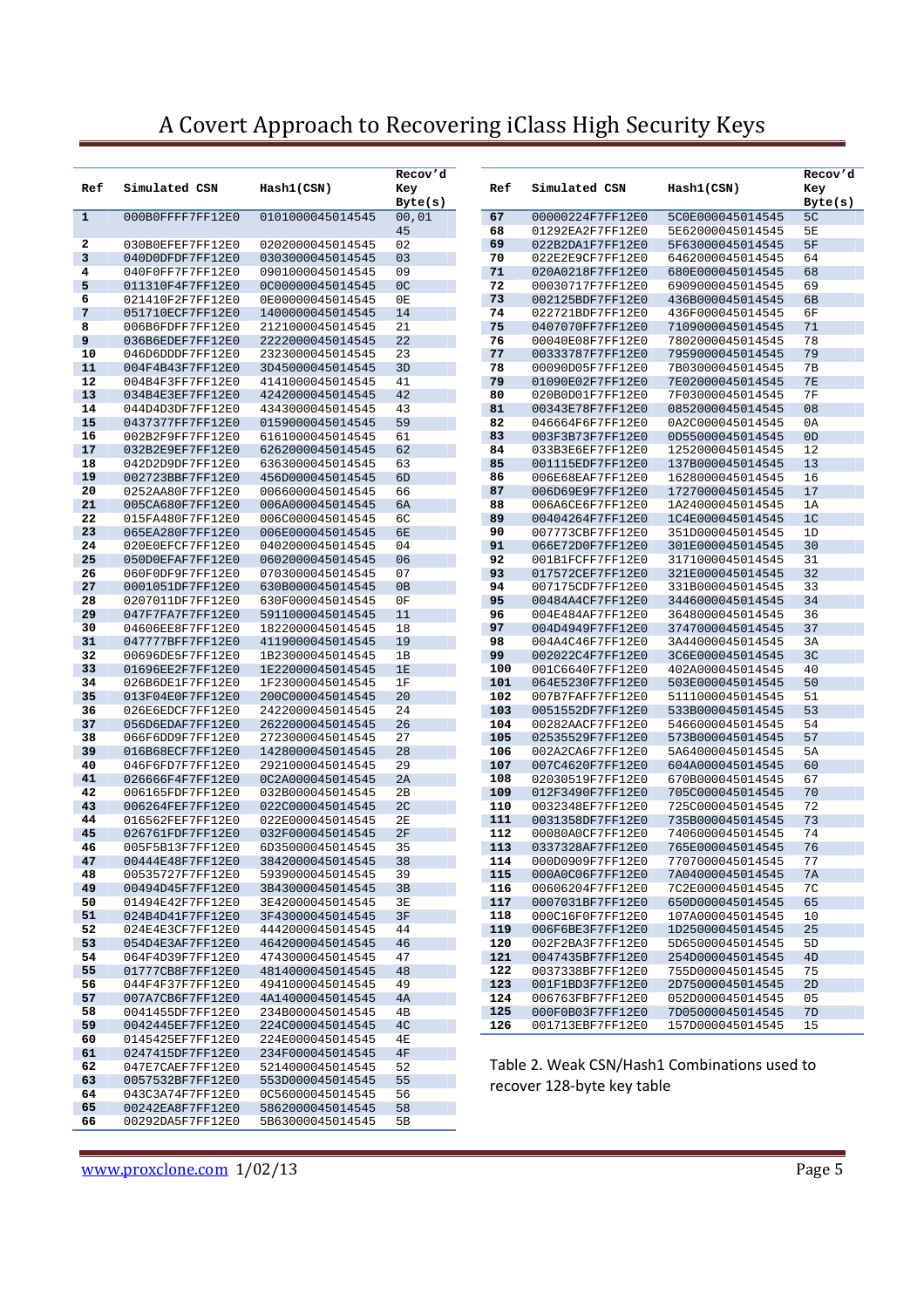### **Step 2. Using CSN Simulation to Recover MAC Codes**

Exploiting the above hash1 algorithm requires the ability to perform a partial authentication sequence with an iClass reader using a simulated weak CSN. I had originally intended to use the Proxmark3 RFID test tool since it supposedly provided an iClass card simulation capability. Unfortunately I ran into three issues when attempting to use the Proxmark tool. The first issue was that the Proxmark required a connection to a PC to run. This is not an ideal setup when trying to attempt a covert operation. Secondly, the Proxmark required that a new CSN code be typed in for each card simulation attempt. Again, the overall difficulty and time required to manually enter 126 unique CSN codes was not desirable. The third and most important roadblock that I encountered with the Proxmark was its inability to work with the newer RevB and RevC iClass readers . As of this writing it is still unclear as to why the Proxmark has difficulty communicating with these newer iclass readers.

My only solution was to build my own CSN simulation device. My design consisted of a few operational amplifiers to perform the front end analog and low pass filtering functions. I used an 8-bit microcontroller to perform the ISO15693 decode function, manage the automatic CSN sequencing , perform the simulated card modulation and handle the MAC codes returned from the iclass reader. I also built a separate 13.56Mhz antenna printed circuit board that is mounted underneath the main circuit board.

A picture of my prototype hardware is shown below. My first revision design requires the use of a separate microcontroller board (or a laptop) to capture the MAC values that are output on a serial interface by my 8-bit microcontroller. The outputted MAC data is formatted and stored to a small Flash SD card so the data can be easily transferred later to a PC where some post processing will be done to recover the full set of high security key table values.



Operation of the unit is simple and straightforward. Simply turn on the unit and place it near the reader. A blue LED will flash while the device is sequencing through the list of CSNs and capturing the MAC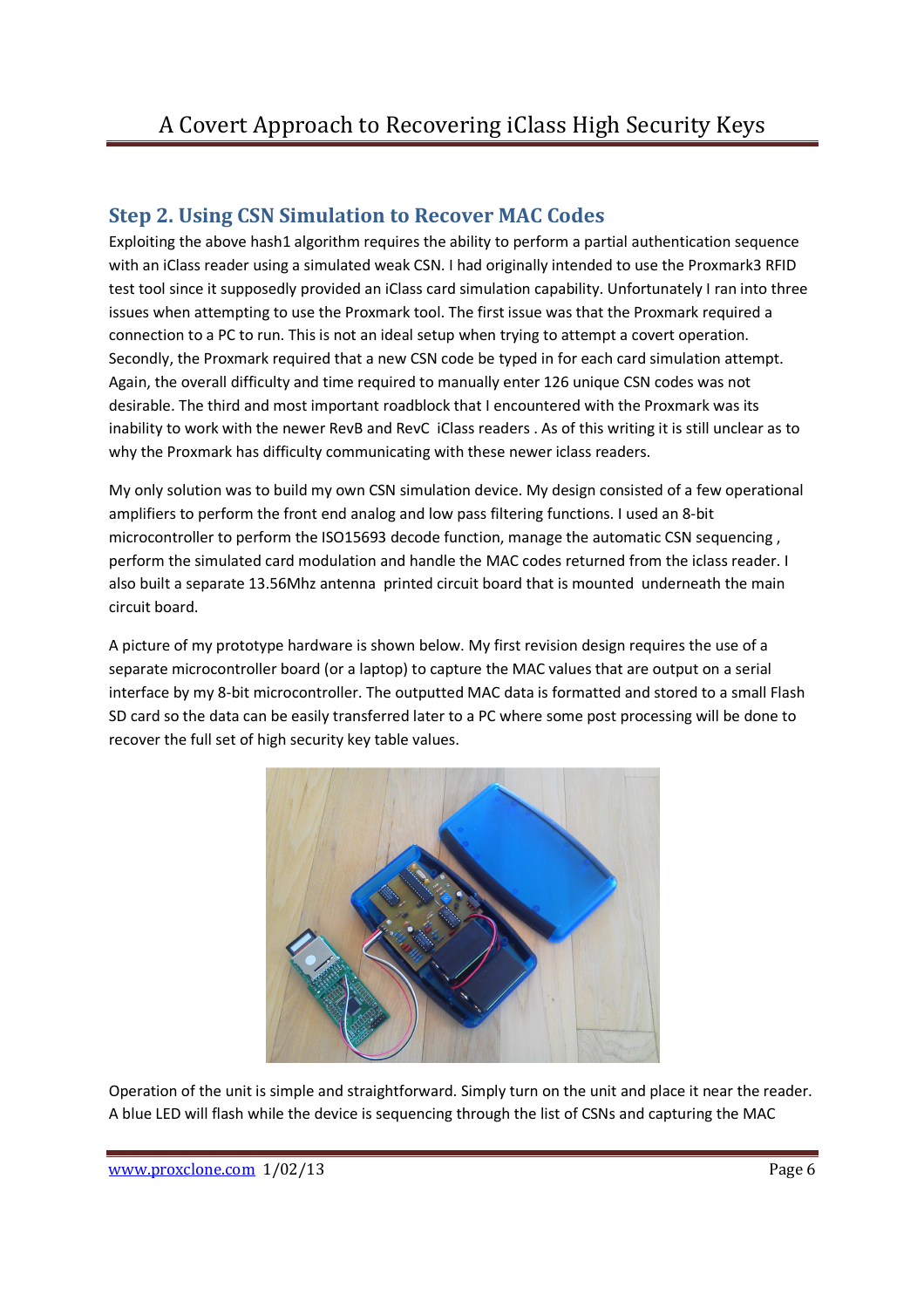values to the SD card. After approximately 15 seconds the LED will stop flashing indicating that all authentication attempts have been completed and the MAC data has been stored. The SD card can then be removed and taken back to a PC where further post processing can be done. With a little more work the entire set of circuitry could be easily integrated into a single smaller enclosure about the size of a pack of cigarettes to make the entire setup even more covert.

A typical ISO15693 communication sequence between the iClass reader and the simulation hardware is shown below:

| Instruction      | iClass Reader              | CSN Simulator                 | Comment              |
|------------------|----------------------------|-------------------------------|----------------------|
| <b>ACTALL</b>    | 0A                         |                               | Rdr asks all cards   |
|                  |                            |                               | present to respond   |
|                  |                            | SOF                           | Resp indicates that  |
|                  |                            |                               | a card is present    |
| <b>IDENTIFY</b>  | 0 <sup>c</sup>             |                               | Rdr asks for anti-   |
|                  |                            |                               | collision serial no. |
|                  |                            | E0 83 5D F1 FE 5F 02 7C 55 3F | ACSN + CRC Response  |
| SELECT           | 81 E0 83 5D F1 FE 5F 02 7C |                               | Rdr asks for CSN     |
|                  |                            | 03 1F EC 8A F7 FF 12 E0 AE 86 | $CSN + CRC$ Response |
| PAGE SELECT      | 84 00 73 33                |                               |                      |
|                  |                            | No Response                   | Single page chips do |
|                  |                            |                               | not have to respond  |
| <b>READCHECK</b> | 88 02                      |                               | Rdr asks for Blk2    |
|                  |                            | 00 00 00 00 00 00 00 00 8F 72 | E-Purse+CRC Response |
| CHECK            | 05 8D 9C 5B 12 C0 33 DD B7 |                               | Rdr initiates Auth.  |
|                  |                            |                               | Nonce + MAC          |
|                  |                            | No Response                   | Auth Sequence        |
|                  |                            |                               | terminated after MAC |
|                  |                            |                               | is received          |
| <b>ACTALL</b>    | 0A                         |                               | Seq starts over      |
|                  |                            |                               | (using next CSN)     |
|                  |                            |                               | following previous   |
|                  |                            |                               | Auth failure         |

### **Step 3. MAC Calculation**

As part of the post processing activity, a Message Authentication Code (MAC) must be calculated for each possible combination of bytes in the hash1 code in order to be able to compare them to the ones received during the authentication attempts using a simulated CSN.

The MAC cypher algorithm defined in the "Dismantling iClass" paper requires three inputs including a 64-bit diversified key, a 64-bit card challenge (e-purse) and a 32-bit nonce value(obtained from the reader). The algorithm itself is fairly simple but obtaining the required inputs is more of a challenge.

Two of the required inputs are straightforward. A fixed card challenge value of 0x00000000 can be used during the simulated CSN authentication attempts and the nonce value is given to us by the reader during the authentication sequence. Unfortunately the calculation of a diversified key uses a very complex algorithm that this author has still not yet been able to fully understand or get to work. Fear not however …

Again, applying the KISS principle I decided to let the reader itself calculate the diversified key for me since HID was kind enough to provide an iClass Serial Communication Protocol that includes an instruction (0x52) for calculating diversified keys. Using this approach allowed me to bypass having to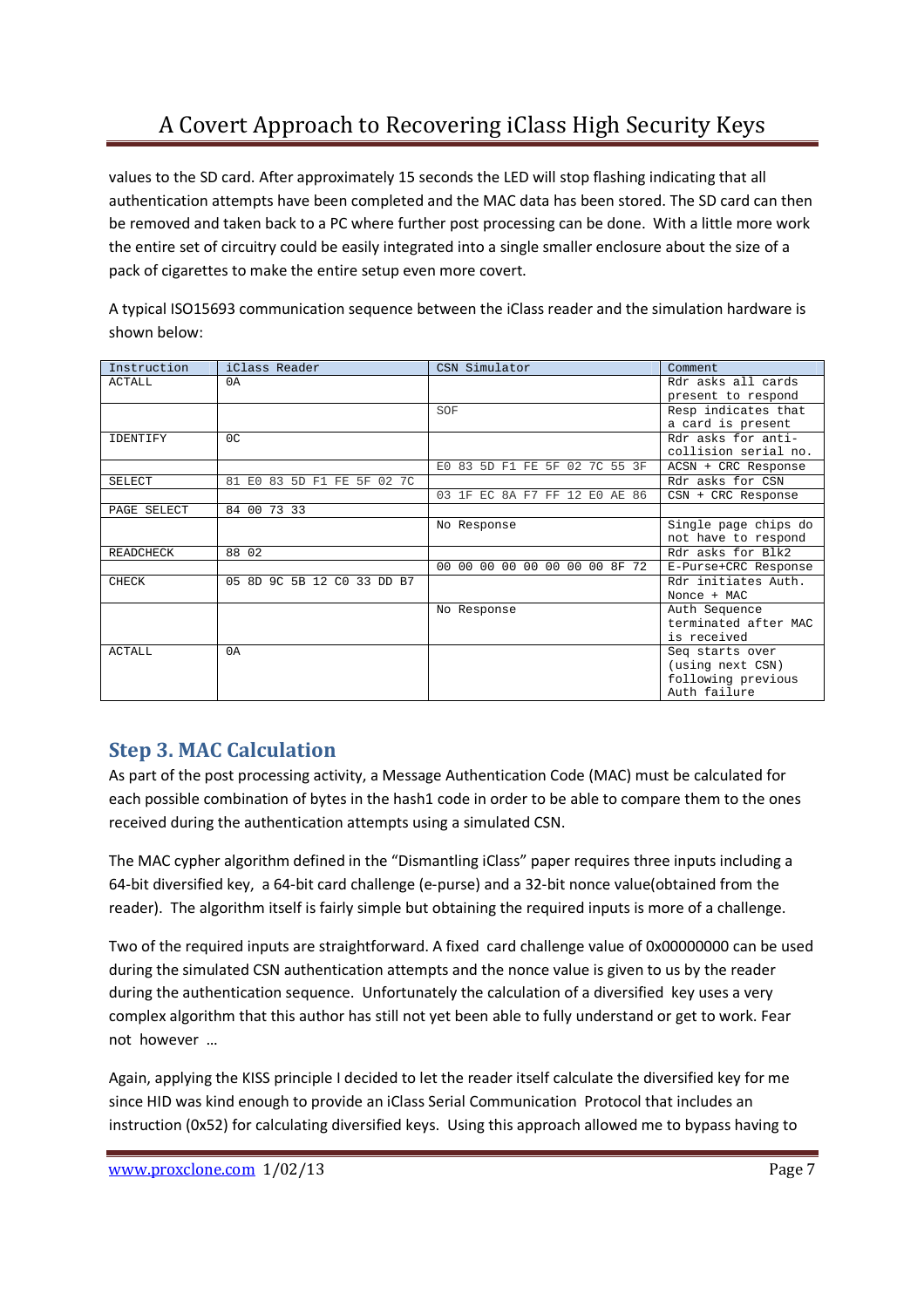deal with the DES encryption and other complex aspects of the diversified key algorithm. This capability was originally designed into the RW300 and RW400 iClass readers to allow third party developers to calculate the keys for use with their own application. The instruction is used to calculate a diversified key from a CSN and one of the user definable keys values stored in EEPROM. Since it was not feasible to load a key into the EEPROM for each of the 2^24 possible iterations, I instead devised an approach whereby I poked the iterated value directly into PIC RAM where the HID firmware normally kept it as a global variable. However, poking 8-bytes of data into RAM using the 57.6 KBaud serial interface is not a very speedy solution when you are talking about doing the 16+ million calculations needed to recover the first three bytes of the key table. This approach however was adequate for recovering each of the remaining 125 bytes when only 256 calculations are needed .

My solution was to use the reader to calculate the 2^24 diversified key values once ( using the slow serial process) and use the returned data to create a master Lookup Table (LUT) that could be used for all future calculations. Building the entire table took approximately one month due to the slow 57.6 KBaud limitation of the RW300 iclass reader. The table is large (~500MB) but the overall resulting benefit in speed for all future calculations was definitely a worthwhile trade.

A brief sample extract from the created table is shown below. The hash1 value using iterated byte values is on the left while the resulting calculated diversified key is shown on the right.

| Hash1 Temp Key   | Diversified key  |
|------------------|------------------|
| 2020000000200000 | FE06F34D3AF1D41D |
| 2020000001200101 | E930A4707569DBC0 |
| 2020000002200202 | 1F1B68B80982DB90 |
| 2020000003200303 | D51088E49779BDEE |
| 2020000004200404 | 4C82C15AA541ECEF |
| 2020000005200505 | 87318F17D634B68A |
| 2020000006200606 | 35E2FB644738367D |
| 2020000007200707 | 447A9DD3F93DDC66 |
| 2020000008200808 | 52C5547B677C2E33 |
|                  |                  |
|                  |                  |
|                  |                  |
|                  |                  |
| 2020FFFFF820F8F8 | A45ECF96E6F19755 |
| 2020FFFFF920F9F9 | 39AC9CF64E41C1B3 |
| 2020FFFFFA20FAFA | 7D4B3844C1F582D6 |
| 2020FFFFFB20FBFB | 7AA9B21F7C253B12 |
| 2020FFFFFC20FCFC | 64023560AC93BB83 |
| 2020FFFFFD20FDFD | 2EBA36449FED0BB5 |

### **Putting it all together**

At this point I have built my list of weak CSN/Hash1 values, used my custom built hardware to simulate the weak CSN's while attempting authentication with a reader, and built up a large Look up Table of Diversified key values. All that was left to do was to take the MAC cypher algorithm that was defined in the "Dismantling iClass" paper and feed it the whole set of 2^24 possible diversified keys until I found a match for the MAC that was returned by the reader when simulating the list of weak CSN's.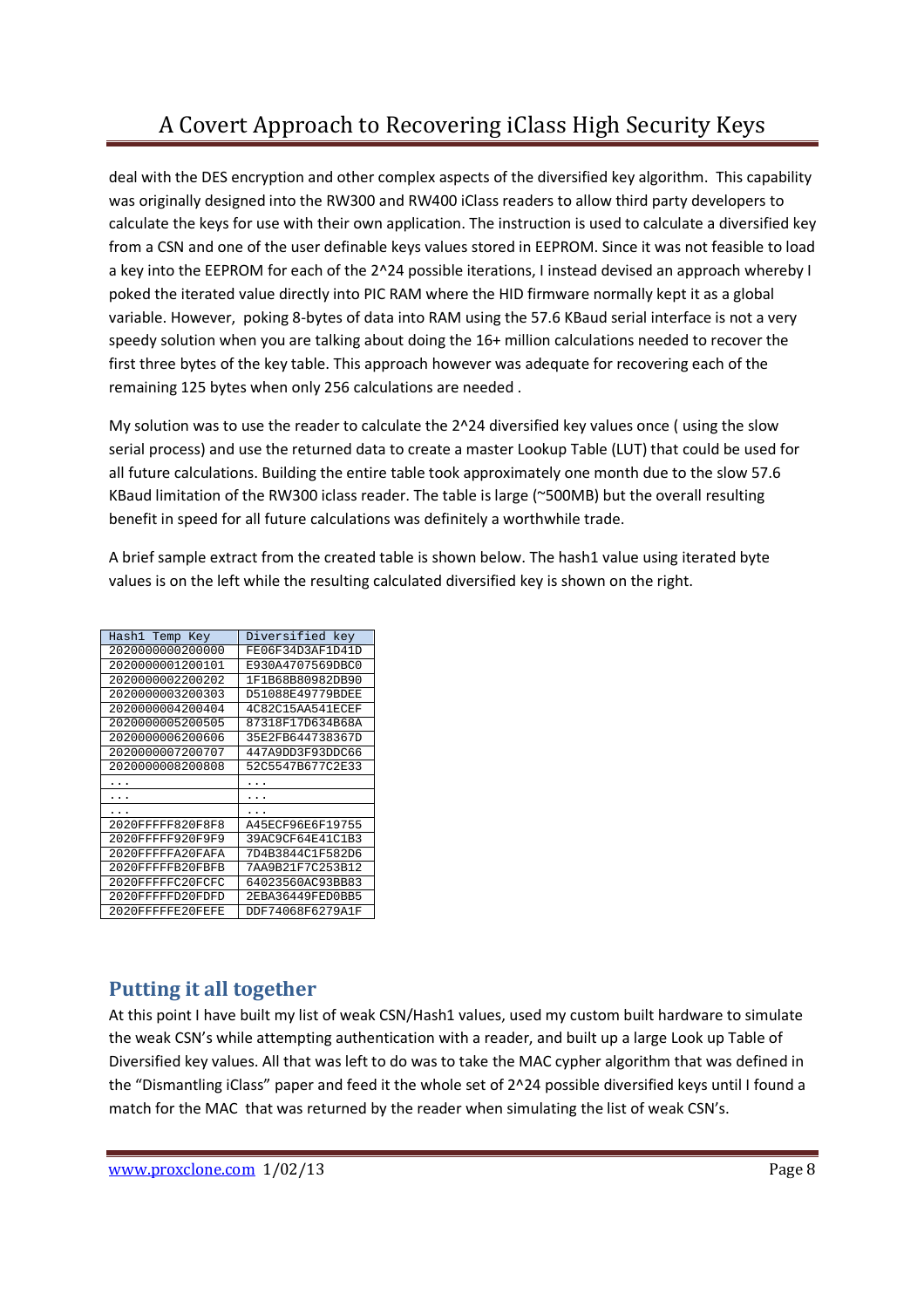The cipher algorithm itself is a fairly straight forward algorithm which just requires initializing a few registers, and then doing a combination of register shifting and XOR'ing of select bits and diversified key bytes while shifting in a serial stream of bits that include the nonce and card challenge. The serial output will yield the 32-bit MAC value .

Recovering the first three bytes of the key table simply involved iterating through 2^24 key combinations and using the LUT to obtain a diversified key which was then fed into the cipher algorithm. If the calculated MAC matched the previously stored MAC then the correct key bytes had been found.

Recovering the remaining 125 key byte values used the same basic principle as above except that the PC used the iclass reader to calculate the diversified key for each of the 256 iterations instead of using a LUT approach. Using a LUT for these last key bytes would be impractical since the required table would be 256 times larger.

### **Test Cases**

HID has many corporate and government iClass customers that have elected to use the supposedly higher security "Elite" mode of operation. They are each typically assigned a unique Elite Authentication code by HID so that only cards and readers that have been configured with that key will work within that system. There are also several third party access control and security vendors that have partnered with HID to resell the iClass Elite brand of products under their own particular brand name. Two examples of these companies is Keyscan in Canada (http://www.keyscan.com.ca) and ISCS in Australia (http://www.iscs.com.au) . To the best of my knowledge, all of the iClass products sold by Keyscan appear to use the same High Security/Elite authentication key. It is currently unclear whether ISCS uses just one or several different High security keys that they assign to users of their iClass systems. I have specifically targeted ISCS as a test case as a result of a specific claim that they have posted on their website. The posted message to their customers reads as follows:

*"ISCS wishes to congratulate all of our informed customers who have chosen our Gold Class i-Class format when selecting their cards and reader product to both protect and future proof their clients facilities, you made the right choice. There are quite a few videos and emails circulating in the market about the ease of cracking or cloning MIFARE and i-Class cards, we at ISCS are very pleased to advise you that this DOES NOT relate to ISCS Gold Class i-Class products. ISCS Gold Class is totally secure and always has been."* 

I have used my CSN simulation hardware to capture MAC codes from both the Keyscan and ISCS Gold Class RevC readers shown in the photo below. I have run the resulting data through my key recovery software application and have successfully recovered the key table from each of the units. To verify the validity of the key table values I obtained I have loaded the data into a standard RW300 iClass reader and used it to successfully execute the following tasks:

1. Read all data blocks stored within the Keyscan and Gold Class credentials.